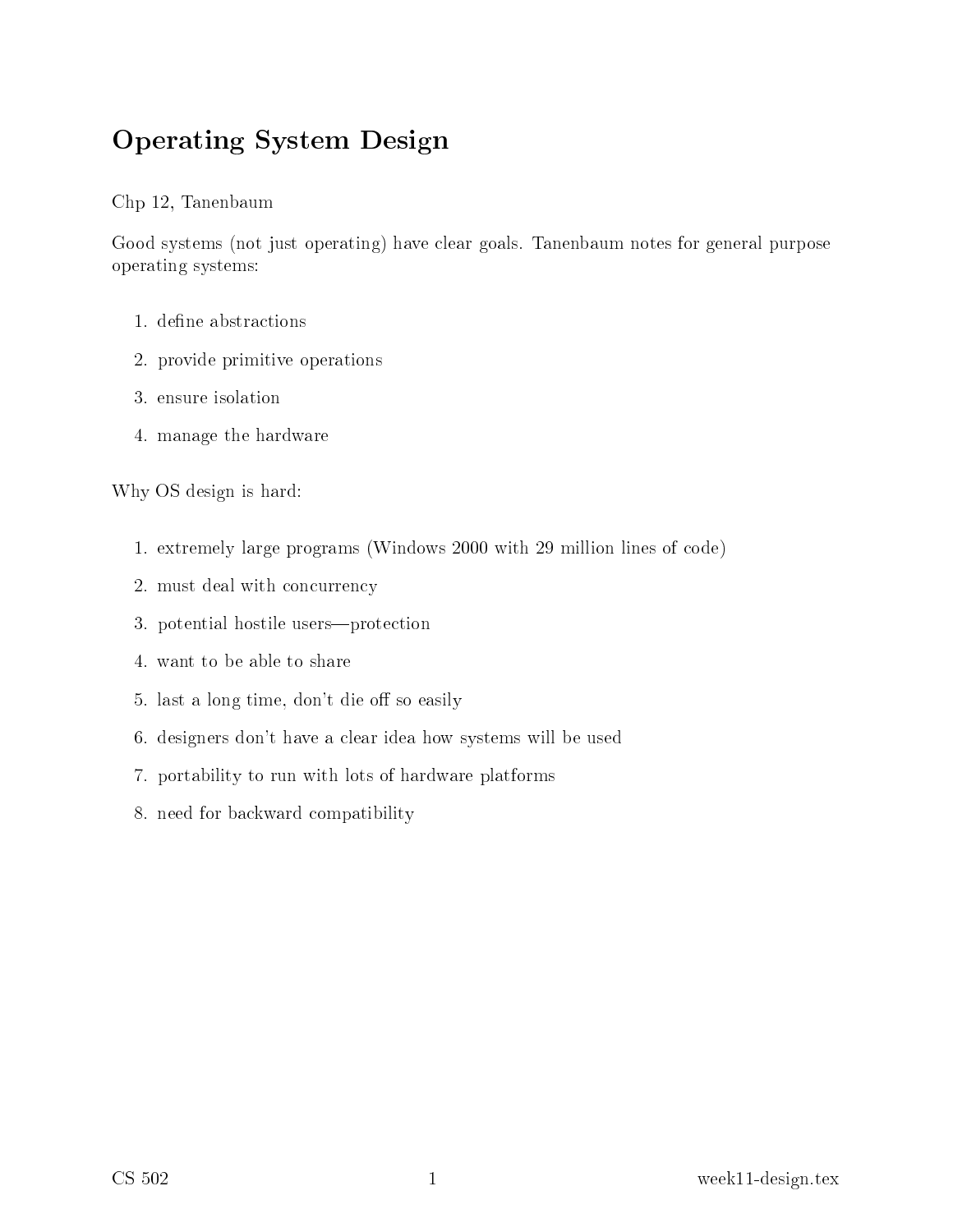#### **Interface Design**

Principle 1: simplicity

"Perfection is reached not when there is no longer anything to add, but when there is no longer anything to take away." (Antoine de St. Exupery)

Principle 2: Completeness

OS should do what is needed of it, but no more.

-minimum of mechanism and maximum of clarity

Tanenbaum cites Minix and Amoeba as have just send/receive primitives (but then all the hard work is somewhere else!).

Principle 3: Efficiency

costs of system calls should be intuitive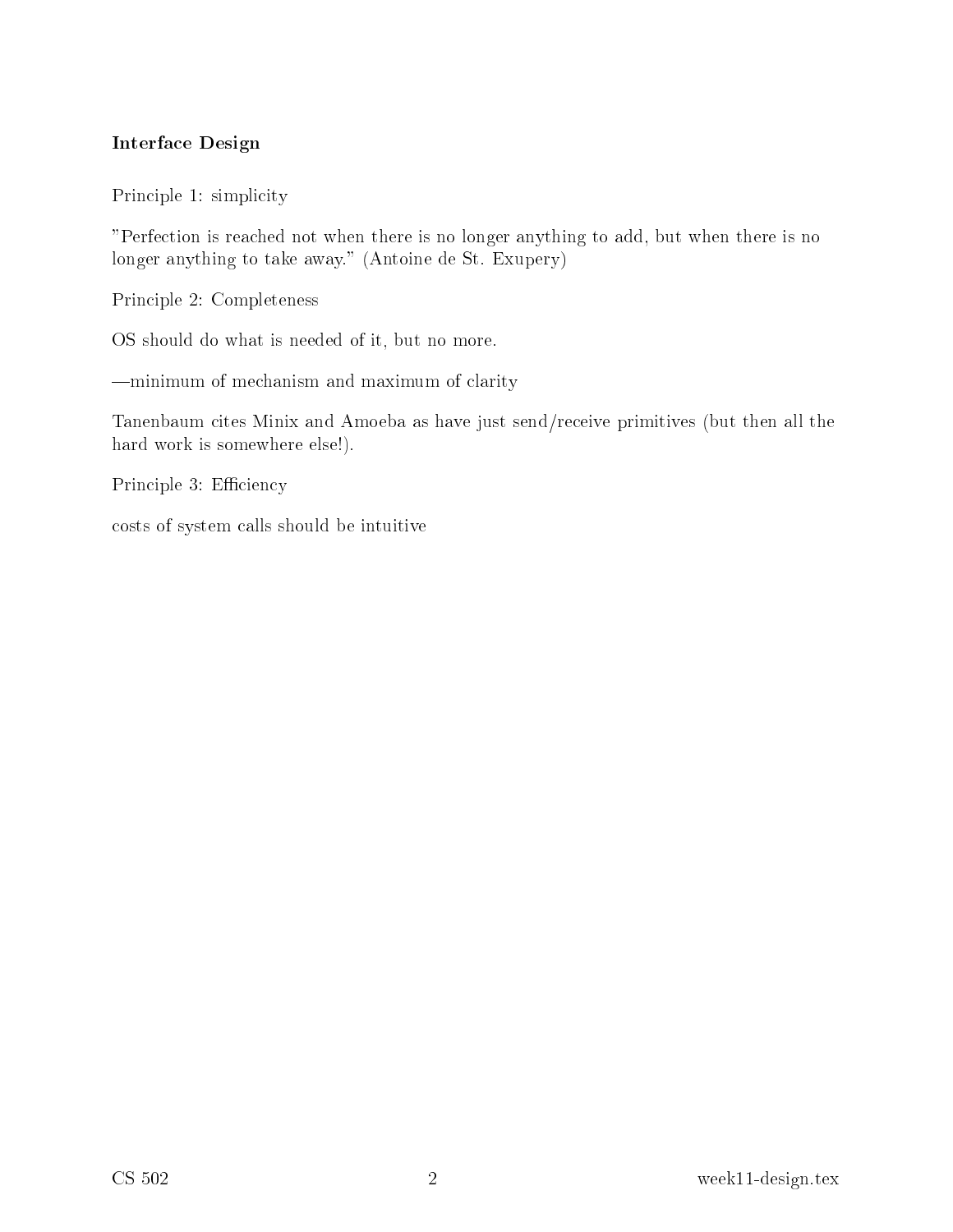### Paradigms

What model do users of the system see:

architectural coherence—do features hang together?

user interface paradigms—need consistency among applications

execution paradigms—algorithmic vs. event-driven code (threads vs. event-driven)

data paradigm—everything is a: magnetic tape-FORTRAN file-Unix object—Windows document—Web

#### System Call Interfa
e

minimize system alls, easier if a unifying data paradigm

Tanenbaum's first law of software—"Adding more code adds more bugs."

Lamport: "Don't hide power"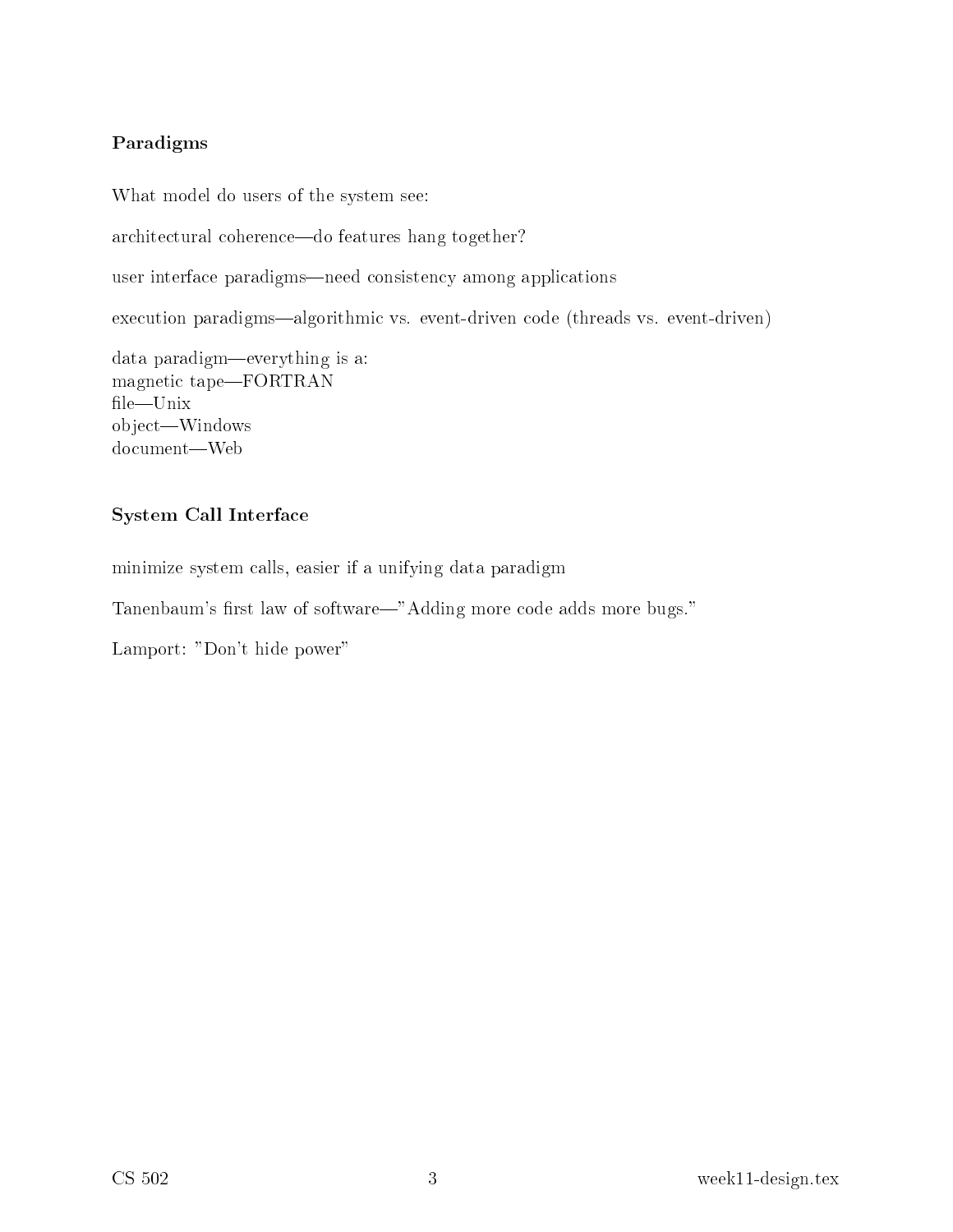# Implementation

System structure: layered exokernels (push OS functions to be libraries for applications) client-server Mechanism vs. policy (as discussed in Intro). Implement mechanism such that the policy can be flexible.

Orthogonality—ability to combine separate concepts (fork and exec of Unix)

Naming—generally a high-level user visible name and a low-level (ugly) system name.

Binding Time—early vs. late. When is a decision made? Efficiency vs. flexibility.

Static vs. Dynamic structures—declare at compile time or allocate at run time. Again efficiency vs. flexibility.

#### **Useful Techniques**

hide hardware details: for example convert interrupts into thread invocations

conditional compilation for hardware details

use indirection to solve problems—more flexibility, less efficiency.

resuability—software engineering mantra

check return codes of system calls—they may fail!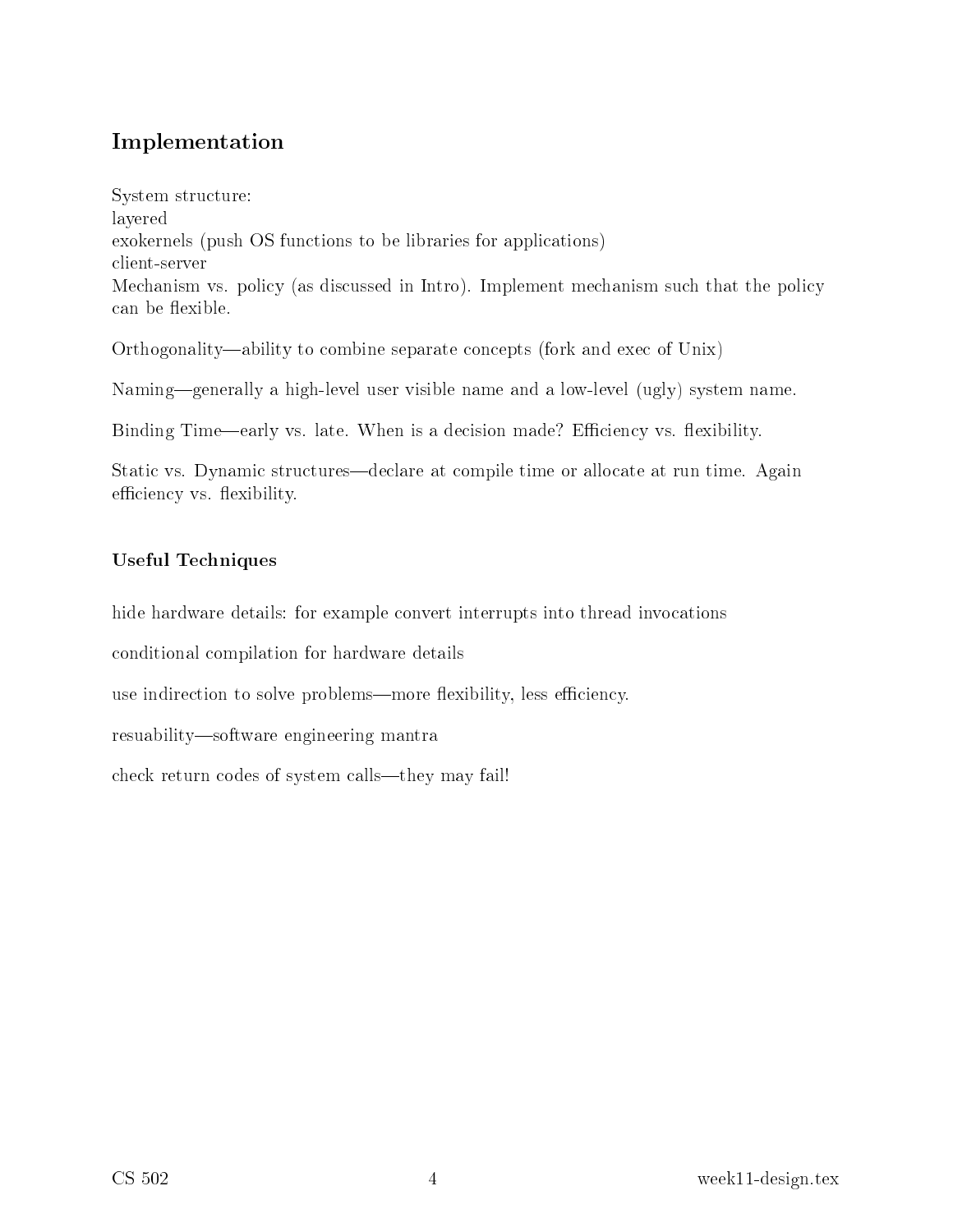## Performance

more OS features, more time-self-inflicted performance hit

optimize where needed and until "good enough"—understand the performance problem and then expend just enough resources to solve it.

space-time tradeoffs. Classic software problem.

Caching is good. Allows systems to work.

Hints a similar idea of improving performance.

exploit locality

optimize the common case